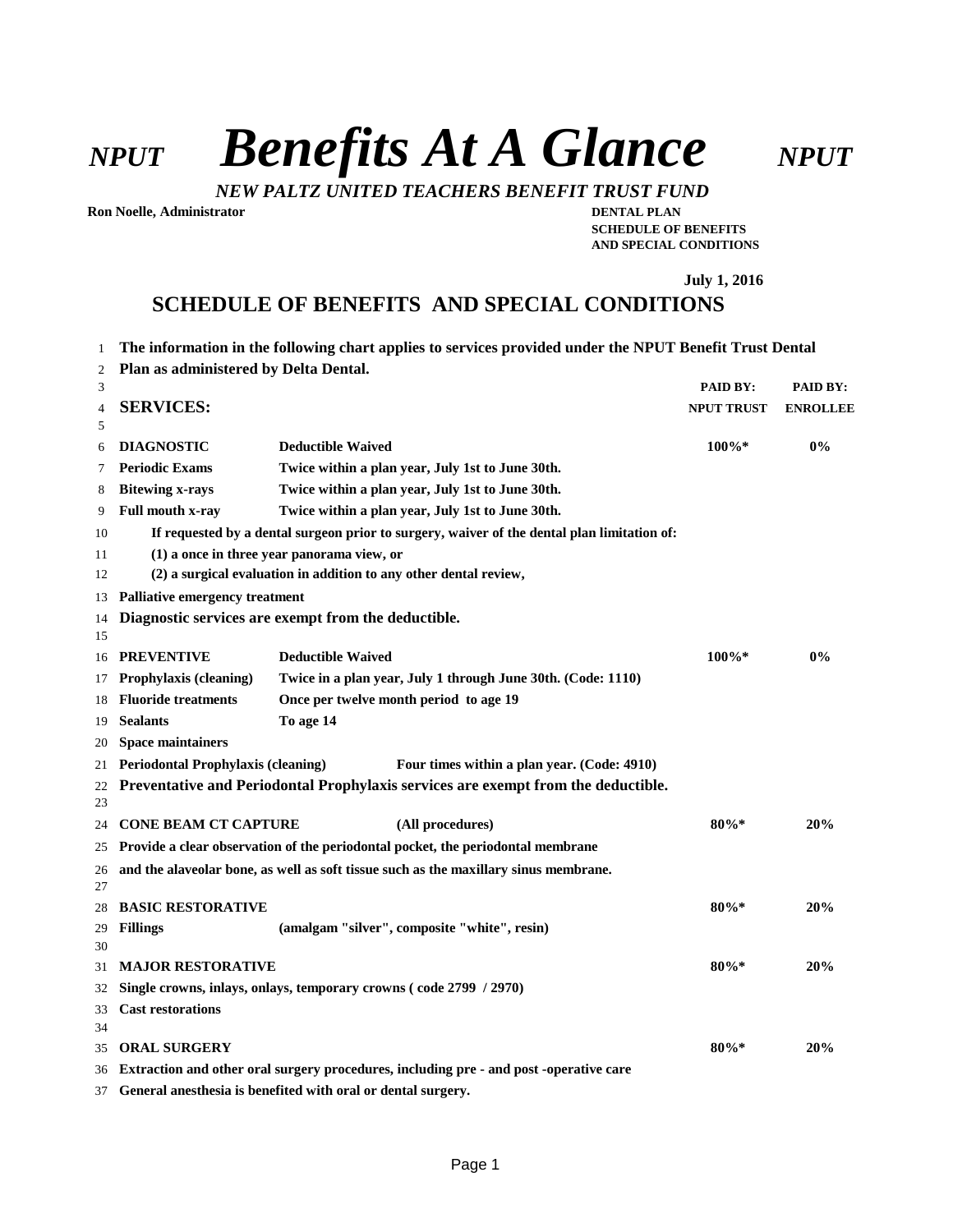**SCHEDULE OF BENEFITS AND SPECIAL CONDITIONS**

| 38       |                                                                                                           | PAID BY:          | PAID BY:        |
|----------|-----------------------------------------------------------------------------------------------------------|-------------------|-----------------|
| 39       | <b>SERVICES:</b>                                                                                          | <b>NPUT TRUST</b> | <b>ENROLLEE</b> |
| 40       |                                                                                                           |                   |                 |
| 41       | <b>ENDODONTICS</b>                                                                                        | $80\%*$           | 20%             |
| 42<br>43 | Root canal, pulp therapy, apicoectomy, periradiclar                                                       |                   |                 |
| 44       | <b>SURGICAL PERIODONTICS</b>                                                                              | $80\%*$           | 20%             |
| 45       | Surgical treatment of the gums and supporting structures of the teeth                                     |                   |                 |
| 46       | Local Delivery CHE (D4381) Scaling / Aid in healing                                                       |                   |                 |
| 47       |                                                                                                           |                   |                 |
| 48       | <b>NON-SURGICAL PERIODONTICS</b>                                                                          | $80\%*$           | 20%             |
| 49       | Non-surgical treatment of the gums and supporting structures of the teeth                                 |                   |                 |
| 50       | <b>Provisional Splinting - Extracoronal (D-4321)</b>                                                      |                   |                 |
| 51       |                                                                                                           | $70%$ *           | 30%             |
| 52       | <b>PROSTHODONTICS</b><br>Procedures for replacement of missing teeth by construction or repair of bridges |                   |                 |
| 53       | and partial or complete dentures                                                                          |                   |                 |
| 54<br>55 | Porcelain veneers (Labial veneer laminates) are allowed where written non-cosmetic                        |                   |                 |
| 56       | need is demonstrated.                                                                                     |                   |                 |
| 57       |                                                                                                           |                   |                 |
| 58       | <b>IMPLANTS</b>                                                                                           | $80\% *$          | 20%             |
| 59       | Appliances placed into bone serving as prosthodontic abutements                                           |                   |                 |
| 60       | Includes preparation of and for setting of implants.                                                      |                   |                 |
| 61       |                                                                                                           |                   |                 |
| 62       | <b>BRIDGE RECEMENTATION</b>                                                                               | $80\%*$           | 20%             |
| 63       | <b>Recementation of existing bridgework</b>                                                               |                   |                 |
| 64<br>65 | <b>ORTHODONTICS</b><br>(All procedures)                                                                   | 50%*              | 50%             |
| 66       | For eligible employees, spouses and dependents up to age 26                                               |                   |                 |
| 67       | Includes Invisalign within the maximum of Orthodontic treatment.                                          |                   |                 |
| 68       |                                                                                                           |                   |                 |
| 69       | <b>GENERAL ANESTHESIA</b>                                                                                 | $80\%*$           | 20%             |
| 70       | Covered when used in conjunction with covered oral surgical procedures                                    |                   |                 |
| 71       |                                                                                                           |                   |                 |
| 72       | TEMPOROMANDIBULAR JOINT DYSFUNCTION (TMJ)                                                                 | $80\%*$           | 20%             |
| 73       | Services relating to hinging joints of the jaw                                                            |                   |                 |
| 74<br>75 | <b>OCCLUSAL GUARD</b>                                                                                     | $80\% *$          | 20%             |
| 76       | Removable dental appliance to minimize effects of bruzism (grinding) and                                  |                   |                 |
| 77       | other occusal factors                                                                                     |                   |                 |
| 78       |                                                                                                           |                   |                 |
| 79       | <b>DENTURE REPAIR</b>                                                                                     | $80\% *$          | 20%             |
| 80       | <b>Repair of existing dentures</b>                                                                        |                   |                 |
| 81       |                                                                                                           |                   |                 |
| 82<br>83 |                                                                                                           |                   |                 |
| 84       |                                                                                                           |                   |                 |